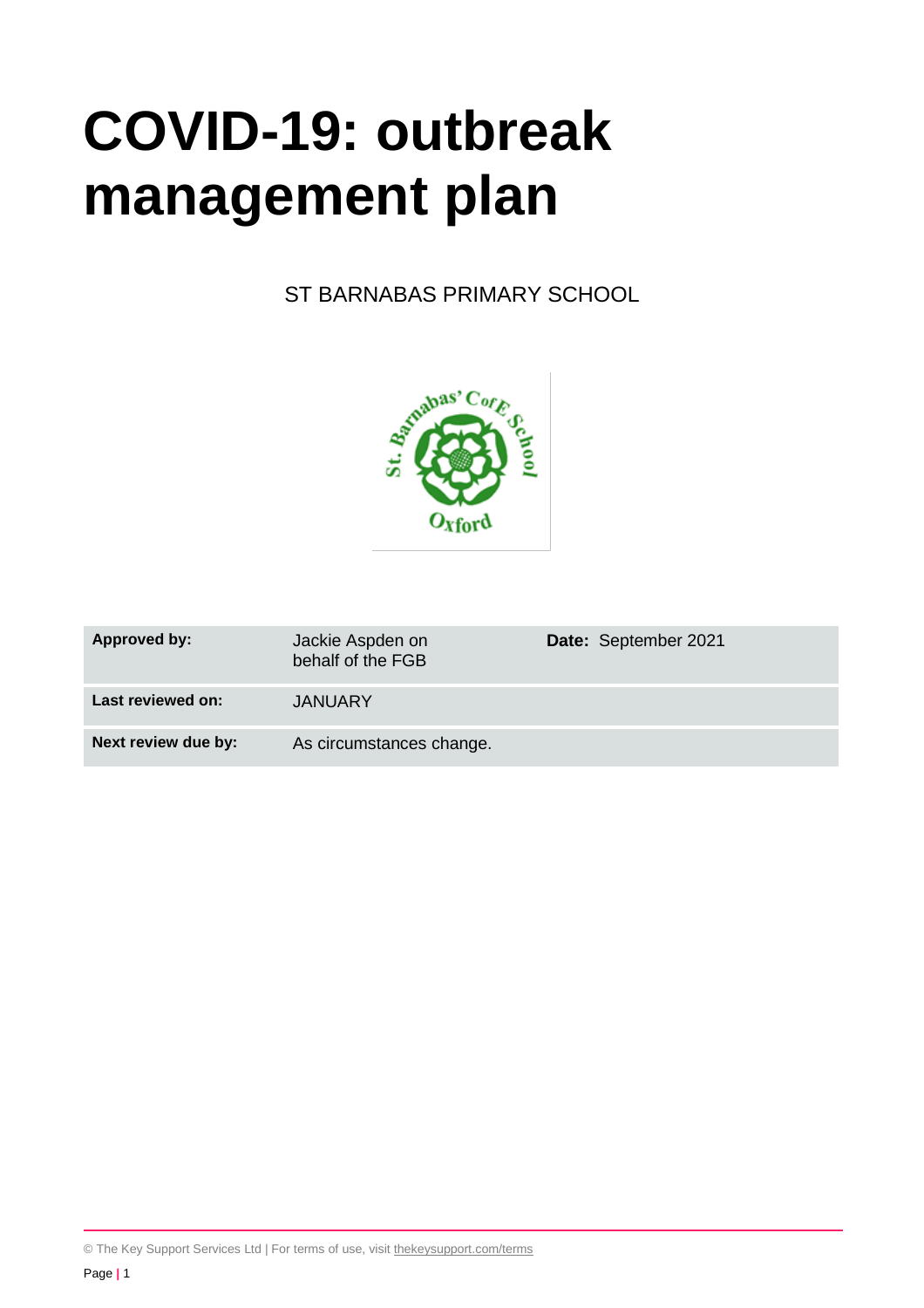# **1. Introduction**

This plan is based on the [contingency framework for managing local outbreaks](https://www.gov.uk/government/publications/coronavirus-covid-19-local-restrictions-in-education-and-childcare-settings) of COVID-19 and the [schools](https://www.gov.uk/government/publications/actions-for-schools-during-the-coronavirus-outbreak)  [operational guidance,](https://www.gov.uk/government/publications/actions-for-schools-during-the-coronavirus-outbreak) provided by the Department for Education (DfE).

We will only implement some, or all, of the measures in this plan in response to recommendations provided by our local authority (LA), directors of public health (DsPH), Public Health England (PHE) health protection team or the national government.

It may be necessary to implement these measures in the following circumstances, for example:

- To help manage a COVID-19 outbreak within the school. Actions will be considered when either of the following thresholds are met:
	- There are 5 positive cases amongst pupils or staff who are likely to have mixed closely within a 10 day period
	- 10% of pupils or staff who are likely to have mixed closely test positive within a 10-day period
- If COVID-19 infection rates in the community are extremely high, and other measures have failed to reduce transmission
- As part of a package of measures responding to a 'variant of concern' (VoC)
- To prevent unsustainable pressure on the NHS

## **2. Seeking public health advice**

When one of the thresholds above is met, we will review the testing, hygiene and ventilation measures already in place.

We will also seek public health advice from a director of public health or health protection team. Karen Donaghey (Headteacher) will be responsible for seeking this advice, and will do so by telephoning the DfE helpline (0800 046 8687) or Thames Valley HPT

# **3. Shielding**

We will adhere to national guidance on the reintroduction of shielding, which would apply to those on the shielded [patient list \(SPL\).](https://digital.nhs.uk/coronavirus/shielded-patient-list)

We will speak to individuals required to shield about additional protective measures in school or arrangements for home working or learning.

## **4. Other measures**

Parents, carers, pupils and staff will be informed promptly about the introduction of control measures. This will be done via School Comms once a decision has been made.

If recommended, we will limit:

- > Residential educational visits
- > Open days
- > Transition or taster days
- > Parents coming into school
- > Live performances

If recommended, we will (re)introduce:

- Testing, including the use of an asymptomatic test site (ATS)
- > Bubbles, to reduce mixing between groups

<sup>©</sup> The Key Support Services Ltd | [thekeysupport.com/terms](https://thekeysupport.com/terms-of-use)